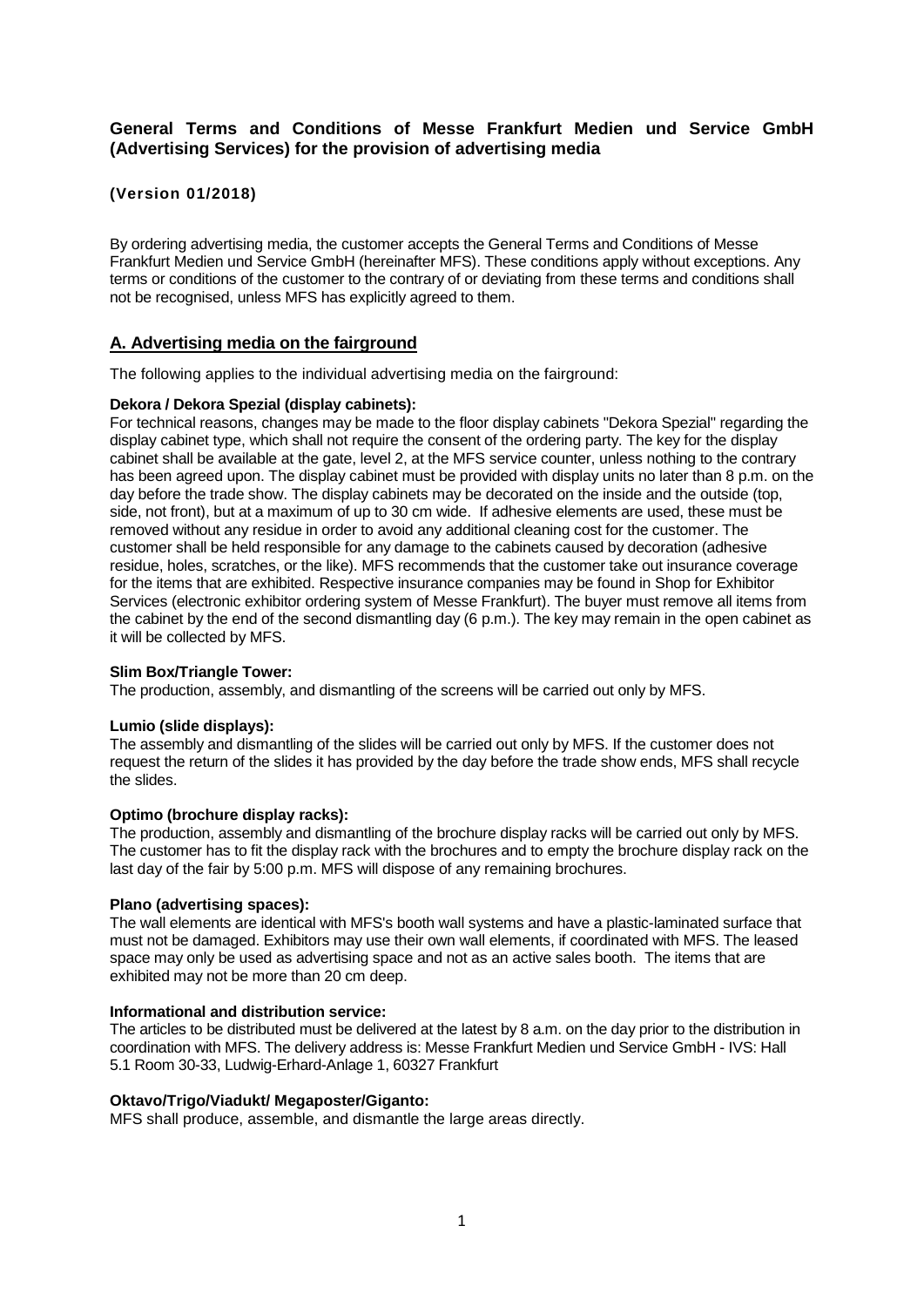#### **Maximo (large advertising spaces):**

MFS does not assume any liability for damages to and weather-related defects of the motifs.

#### **Promotional and special advertising forms:**

These require the approval of the respective trade show management in coordination with MFS.

The following general terms and conditions shall apply to all advertising media on the fairground:

#### I. Provision, Prices and Due Date

1. The order of the customer is binding. An effective contract is only concluded upon the order confirmation by MFS.

2. The advertising media is provided for the duration of the trade show. An extension requires a written agreement with MFS.

3. The location of the advertising media may differ slightly without such deviation requiring the customer's approval.

4. The customer must communicate to MFS and/or its service partner the dates by which the advertising must be delivered by the date stated in the order confirmation. Otherwise, a timely provision of the advertising media cannot be warranted.

5. Only the customer shall be responsible for the accuracy and admissibility of the information provided by the customer in the advertising media. The customer shall hold MFS harmless of all third-party claims in this context.

6. The customer shall not be entitled to sublet the advertising media to a third party that is not an exhibitor at the respective trade show or to make them available in any other way without a prior written approval by MFS.

7. The use of the provided advertising media for trade shows that must be considered competitive trade shows of the Messe Frankfurt Group is not authorised.

8. The prices are based on the MFS price list that is valid for the trade show or on a separate written agreement that has been entered into.

9. The total amount shall be due prior to the provision of the service by MFS immediately upon receipt of the invoice.

10. The customer must communicate all information necessary for the invoice generation in advance. Should changes become necessary due to missing or wrong information, MFS shall charge the customer a processing fee in the amount of EUR 150.00.

11. In the event of a default in payment, MFS expressly reserves the right to refuse provision.

12. The house rules of Messe Frankfurt Venue GmbH shall apply.

#### II. Defects, Replacement, Advertising Media

1. MFS reserves the right to insignificant deviations to the measurements, shapes, and colours indicated on the advertising documents; these shall not be considered defects.

2. If the advertising media are defective, MFS shall be entitled and obligated to remedy the defects within a reasonable scope or to provide an equivalent replacement, provided the defects are reported within 24 hours upon having been taken over by the customer and at the latest by 6 p.m. of the day before the start of the trade show.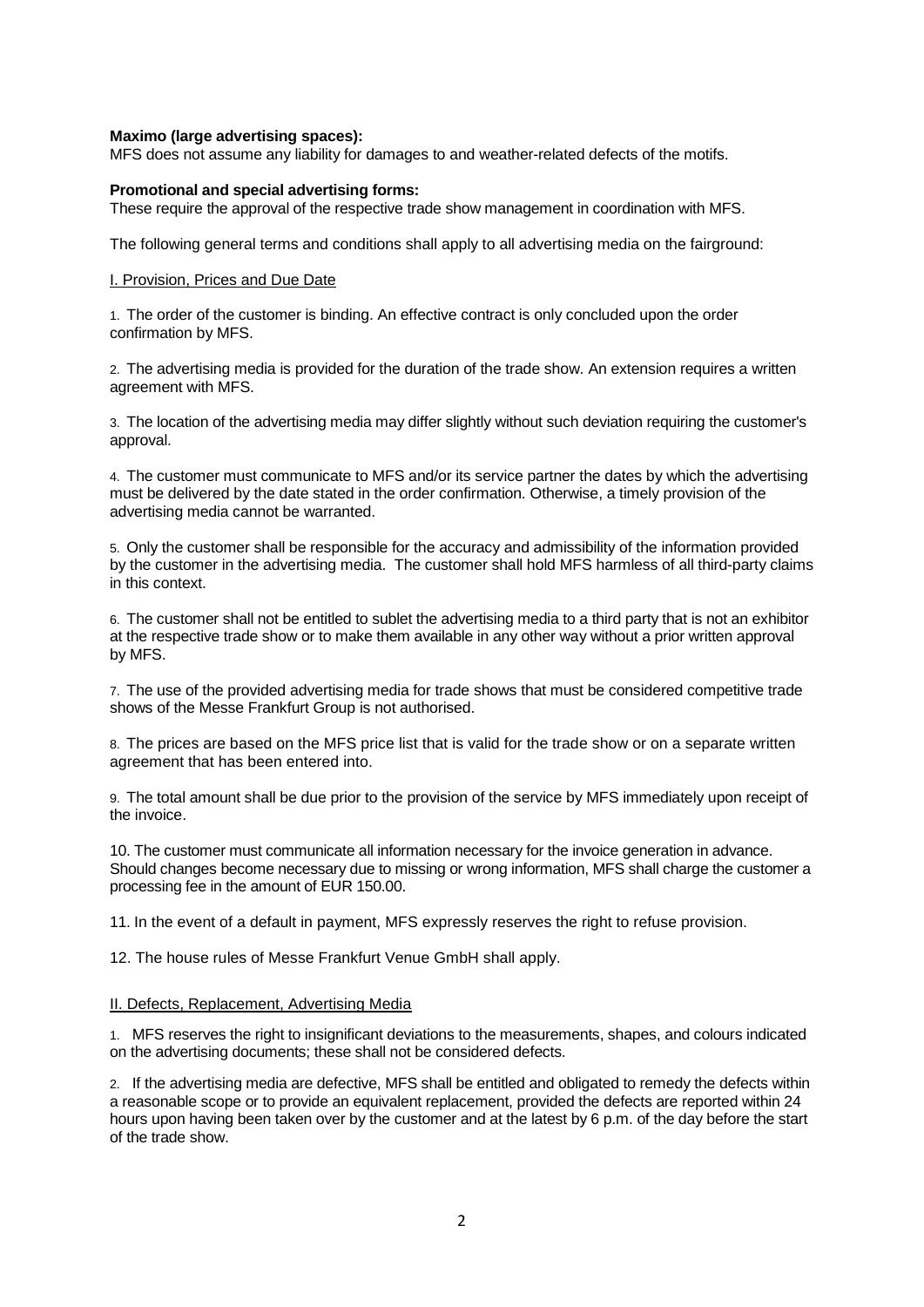3. If defects are reported later than that, remedy of the defects or the provision of a replacement is no longer required.

4. In case it is impossible to remedy the defect or provide a replacement, MFS reserves the right to provide the customer with an equivalent or better advertising medium at the same rate. The customer shall have no further rights.

5. If the customer requests the production of corresponding advertising media (advertising banners, posters, slides, etc.), the produced advertising media shall remain the exclusive property of MFS. The customer shall not have a right to the advertising media.

### III. Withdrawal

1. The customer may withdraw with regard to all advertising media until 60 calendar days (for IAA 180 calendar days) before the beginning of the trade show. MFS shall charge a cancellation fee in the amount of EUR 150.00 per ordered advertising medium. Any production costs already incurred at the time of the withdrawal shall be borne by the customer.

2. If the customer withdraws from the agreement at a later time, the full price shall be charged.

3. In any case, a withdrawal from the agreement shall always require a written statement of withdrawal sent from the customer to MFS.

4. If the customer or its principal has not been admitted to the respective trade show as an exhibitor, MFS shall have the right to withdraw from the agreement, notwithstanding the customer's responsibility for the entire amount.

# **B. Digital advertising media (Additional Services/Add-Ons and digital banners)**

The following applies to the digital advertising media:

The detailed specification of the scope of services for the respective digital advertising medium is listed in the brochure for digital advertising possibilities applicable for the respective trade show.

1. Additional services (Add-Ons) and digital banners

The term "additional services" covers the services of Messe Frankfurt Medien und Service GmbH (hereinafter called MFS) which relate to the exhibitors' product and company presentations and

exceed the services in the mandatory media package

and, if applicable, exceed the presentation of the basic entry as part of so-called Special Interests and are subject to an extra charge. When a limited additional service or digital banner is ordered, the contract shall not enter into force until it is accepted by MFS in the form of the order confirmation.

2. Runtimes for additional services (Add-Ons) on the trade show website and digital banners

The prerequisite for the ordering of additional services on the trade show website is an entry as part of the media package. If the exhibitor forwards complete data required in accordance with the specifications for the additional service, MFS undertakes to place said data online on the trade show website within 5 working days of receipt of the data by MFS (if the exhibitor and product search of the respective trade show is already online). Additional services will be presented on the trade show website until no later than the time at which the exhibitor and product search is updated for the next fair. Conversely, push notification beacons will be active from the first day of the trade show until the last day.

The following runtimes apply for digital banners: For Online banners on the trade show website and app banners the start of the runtime is coordinated with the exhibitor. It ends 4 weeks after the respective trade fair. For Newsletter banners there will be a One-off posting of the banner in a newsletter edition for the respective trade show. The exhibitor will be informed of the exact date the newsletter will be sent out with advance notice. The runtime for the ticket banners starts with the opening of the online ticketing for the respective trade show.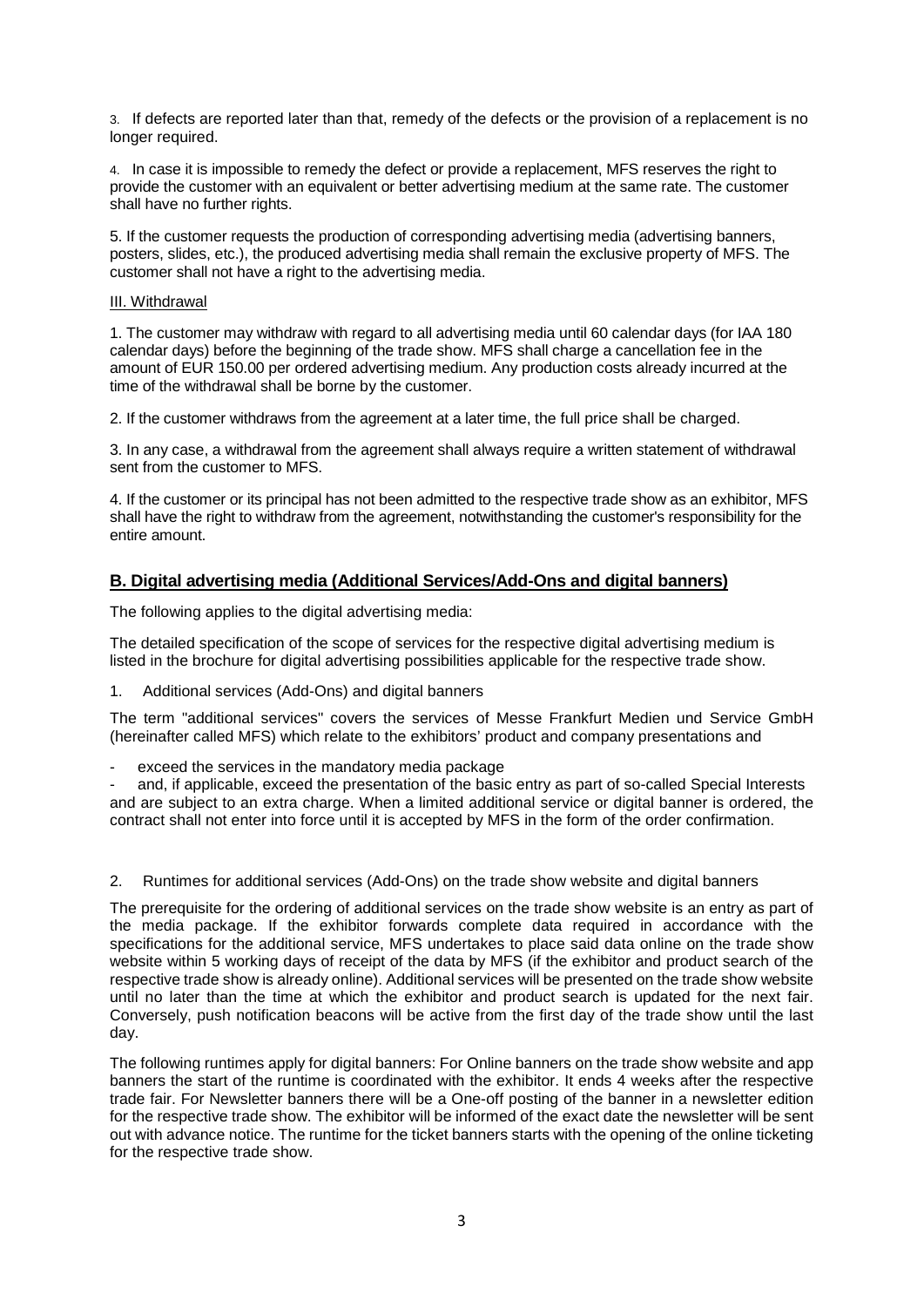For the banners to be posted on –time, the exhibitor must send all data required in accordance with the specifications for banner posting to MFS. MFS must receive the data 5 working days before the respective start of the runtime at latest.

## 3. Employment of service providers

Service providers may be commissioned to handle customer care for additional services.

## 4. Terms of payment, termination upon failure to pay and insolvency

(1) The exhibitor is sent a bill after an order has been placed. All prices are quoted without inclusion of statutory value-added tax, which is payable at the rate applicable at the time, and must be paid in euros. The billed amount is payable within 14 days without any deductions.

(2) Any objections to bills must be presented in writing within a preclusive period of 14 days after receipt of said bills. The exhibitor may only offset payments against claims against MFS if said claims are undisputed or have been confirmed in a final form by a court of law.

(3) The implementation of an additional service is subject to the proviso that the exhibitor has settled in full all claims of MFS which are outstanding and due for payment.

(4) The exhibitor must notify MFS immediately in the event of insolvency proceedings or inability to pay on the part of said exhibitor during the contractual term. If insolvency proceedings relating to the exhibitor are applied for or opened, MFS has the right to terminate the contract without observing any period of notice, by forwarding notice of termination by registered post to the last known address of the exhibitor.

### 5. Exclusion of products not appropriate to the trade show

Only exhibits appropriate to the trade show are permitted to be submitted for entry on the trade show website. This also applies to text additions which may be necessary for a better understanding of the entry. At the instigation of MFS, exhibits which do not relate to the theme of the trade show will not be permitted on the trade show website.

### 6. Exclusion of offers competing with services of the Messe Frankfurt Group

MFS reserves the right to refuse implementation of any additional services which include references to products or services which compete with those of the Messe Frankfurt Group.

### 7. Price information

The inclusion of price information in the additional services on the trade show website is not permitted.

### 8. Blocking on the trade show website

(1) If MFS learns of a possible legal infringement by the exhibitor's entry on the trade show website, it will carry out the required inspection. If, after conducting a legal inspection of the factual and legal situation, MFS comes to the conclusion that the exhibitor's entry on the trade show website constitutes a legal infringement, MFS can discontinue the additional service which the exhibitor has booked and block the exhibitor on the trade show website. In such a case, there will be no reimbursement of the costs of the additional service booked.

(2) If a court decision relating to a legal infringement by the exhibitor as per paragraph 1 above is annulled by a later court decision in appeal proceedings, the exhibitor will not hold a damages claim against MFS, in particular relating to the discontinuation of the additional service, since the blocking of said exhibitor was legitimate on the basis of the previous court decision.